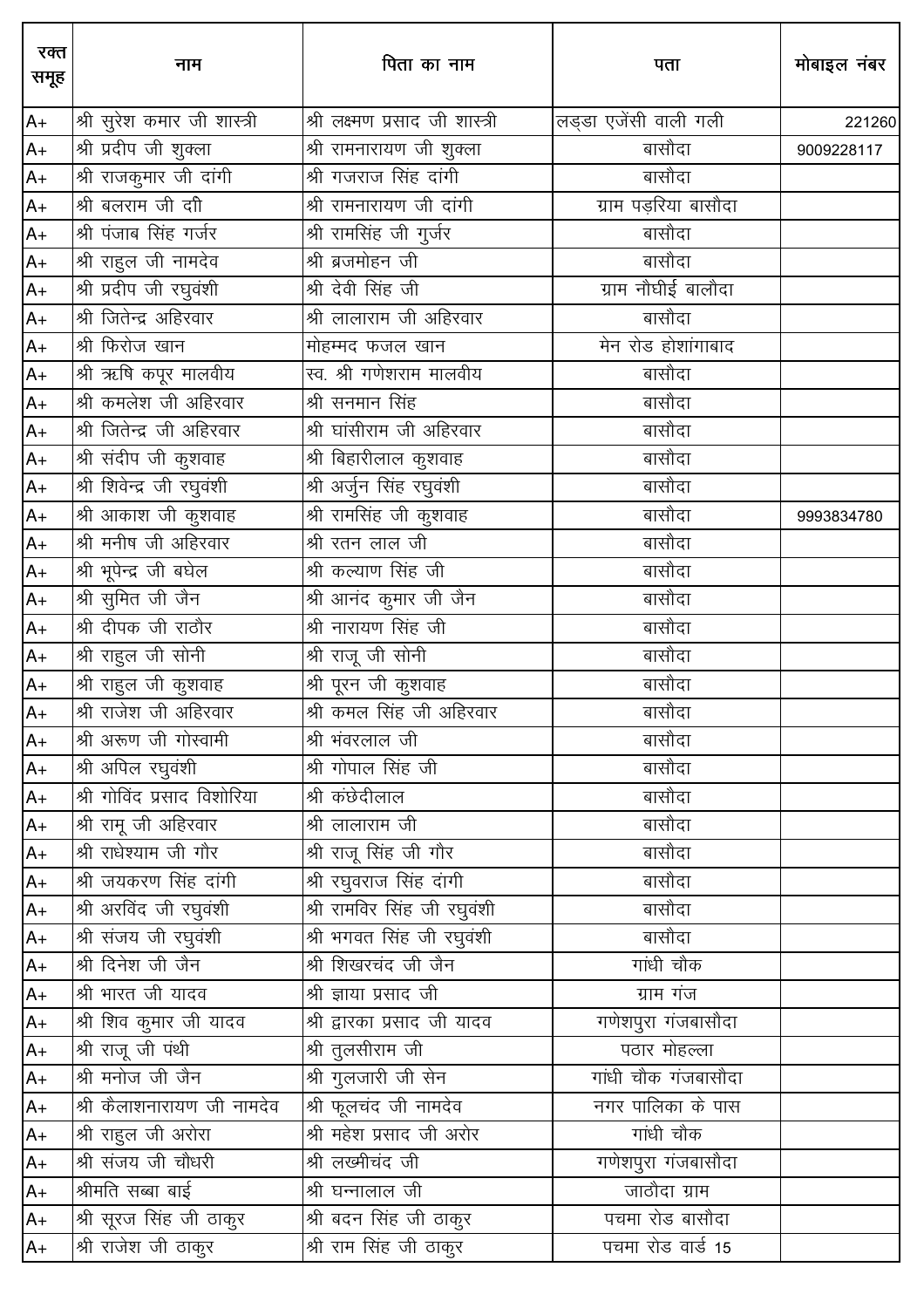| रक्त<br>समूह | नाम                           | पिता का नाम                                    | पता                      | मोबाइल नंबर |
|--------------|-------------------------------|------------------------------------------------|--------------------------|-------------|
| $A+$         | श्री नंदकिशोर जी साहू         | श्री घांसीराम जी साहू                          | ईदगाह रोड बासौदा         |             |
| $A+$         | श्री अशोक जी नामदेव           | श्री नाथूराम जी                                | बूढ़ापुरा बासौदा         |             |
| $A+$         | श्री राजेश जी समैया           | श्री विजय कमार जी समैया                        | गाधी चौक गंजबासौदा       |             |
| $A+$         | श्री ह़देश जी सेन             | श्री मदनलाल जी सेन                             | मातापुरा                 |             |
| $A+$         | श्री प्रदीप जी शुक्ला         | श्री रामनारायण प्रसाद जी                       | गाधी चौक गंजबासौदा       |             |
| $A+$         | श्री दिनेश जी सेन             | श्री रामचरण जी शर्मा                           | गांधी चौक                |             |
| $A+$         | श्री सुनील जी भावसार          | श्री भगवान सिंह जी भावसार                      |                          | 9827357539  |
| $A+$         | श्री उत्सव जी जैन             | श्री सुबोध जी जैन                              | पचमा रोड                 |             |
| $A+$         | श्री दीपक जी कुशवाह           | श्री मुन्नालाल जी कुशवाह                       | पठार मोहल्ला             |             |
| $A+$         | श्री अनुज जी त्रिवेदी         | <u>श्री</u> देवेन्द्र जी त्रिवेदी              | गांधी चोक                |             |
| $A+$         | श्री विशाल जी सैनी            | श्री कैलाशबाबू जी सेनी                         | गांधी चौक                | 9893568907  |
| $A+$         | श्री राजू जी कुशवाह           | श्री थान सिंह जी कुशवाह                        | ग्राम नंदूपुरा           | 9981779723  |
| $A+$         | श्री संतोष जी कपूर            | श्री एन.एस. कपूर जी                            | चाचा वाली गली बासौदा     |             |
| $A+$         | श्री वीरेन्द्र सिंह जी वर्मा  | ___<br>श्री उदरयाब सिंह जी वर्मा               | सिरोंज चौराह             | 9098109800  |
| $A+$         | श्री सुरेन्द्र सिंह जी कुशवाह | $\overline{\mathcal{A}}$ शेर सिंह जी कुशवाह    | राजेन्द्र नगर            | 9752334087  |
| $A+$         | श्री धर्मेन्द्र जी जैन        | श्री एस.सी. जैन                                | गांधी चौक                | 9893112302  |
| $A+$         | श्री सुरेन्द्र सिंह जी राजपूत | श्री राम सिंह जी राजप <mark>ू</mark> त         | मातापुरा                 | 9827640723  |
| $A+$         | श्री शरद जी शर्मा             | श्री बाबूलाल जी शर्मा                          | राजेन्द्र नगर            |             |
| $A+$         | श्री तीरथ सिंह जी दांगी       | श्री दयाराम जी दांगी                           | गांधी चौक                |             |
| $A+$         | श्री मनोज जी ऐलिया            |                                                | गांधी चौक                | 9425148589  |
| $A+$         | श्री गजेन्द्र जी राजपूत       | श्री भगवान सिंह जी राजपूत                      | पण्डापुरा गंजबासौदा      |             |
| $A+$         | श्री भगवान सिंह जी कुशवाह     | $\overline{\mathcal{A}}$ हिम्मत सिंह जी कुशवाह | .<br>ईदगाह रोड बासौदा    |             |
| $A+$         | श्री पीयूष जी सोनी            | श्री हुकमचंद जी सोनी                           | पीपल वाला चौक            | 9713888261  |
| $A+$         | श्री हरिनारायण जी विश्वकर्मा  | श्री मोहर सिंह जी विश्वकर्मा                   | रतनबाई स्कूल             |             |
| $A+$         | श्री आकांक्षा जी जैन          | श्री सुबोध कुमार जी जैन                        | पचमा वाली गली            | 9406952257  |
| $A+$         | श्री गौरव जी सोलंकी           | श्री फूलचंद जी सोलंकी                          | गांधी चौक                |             |
| $A+$         | श्री प्राण सिंह जी            | श्री जुगलकिशोर जी                              |                          |             |
| $A+$         | श्री माखन सिंह जी             | श्री गोरेलाल जी                                |                          |             |
| $A+$         | श्री कालूराम जी               | श्री जालम सिंह जी                              |                          |             |
| $A+$         | श्री हरप्रसाद जी              | श्री पूरन सिंह जी                              |                          |             |
| $A+$         | श्री राज्य जी राजपूत          | श्री रघुवीर सिंह जी                            |                          |             |
| $A+$         | श्री बब्लू जी त्यागी          | श्री लक्ष्मणदास जी                             |                          |             |
| $A+$         | श्री गया बाई जी               | श्री मूर्ति बाई जी                             |                          |             |
| $A+$         | श्री कोमल सिंह जी             | श्री गुलाब सिंह जी                             |                          |             |
| $A+$         | श्री मनी जी बाबू              | श्री जुगलकिशोर जी                              |                          |             |
| $A+$         | श्री हुकुम सिंह जी            | श्री गनेश राम जी                               |                          |             |
| $A+$         | श्री रक्शा राशि जी            | <u>श्री बलराम सिंह जी</u>                      |                          |             |
| $A+$         | वकील रघुवंशी                  | श्री खूब सिंह रघुवंशी                          | बरेठ वायपास              | 9993948651  |
| $A+$         | संयम जैन                      | श्री सुनील कमुार                               | सिरोंज चौराह,            | 9826422212  |
| $A+$         | सुरेन्द्र साहू                | श्री मुन्नालाल जी                              | राजेन्द्र नगर, गंजबासौदा | 9175787750  |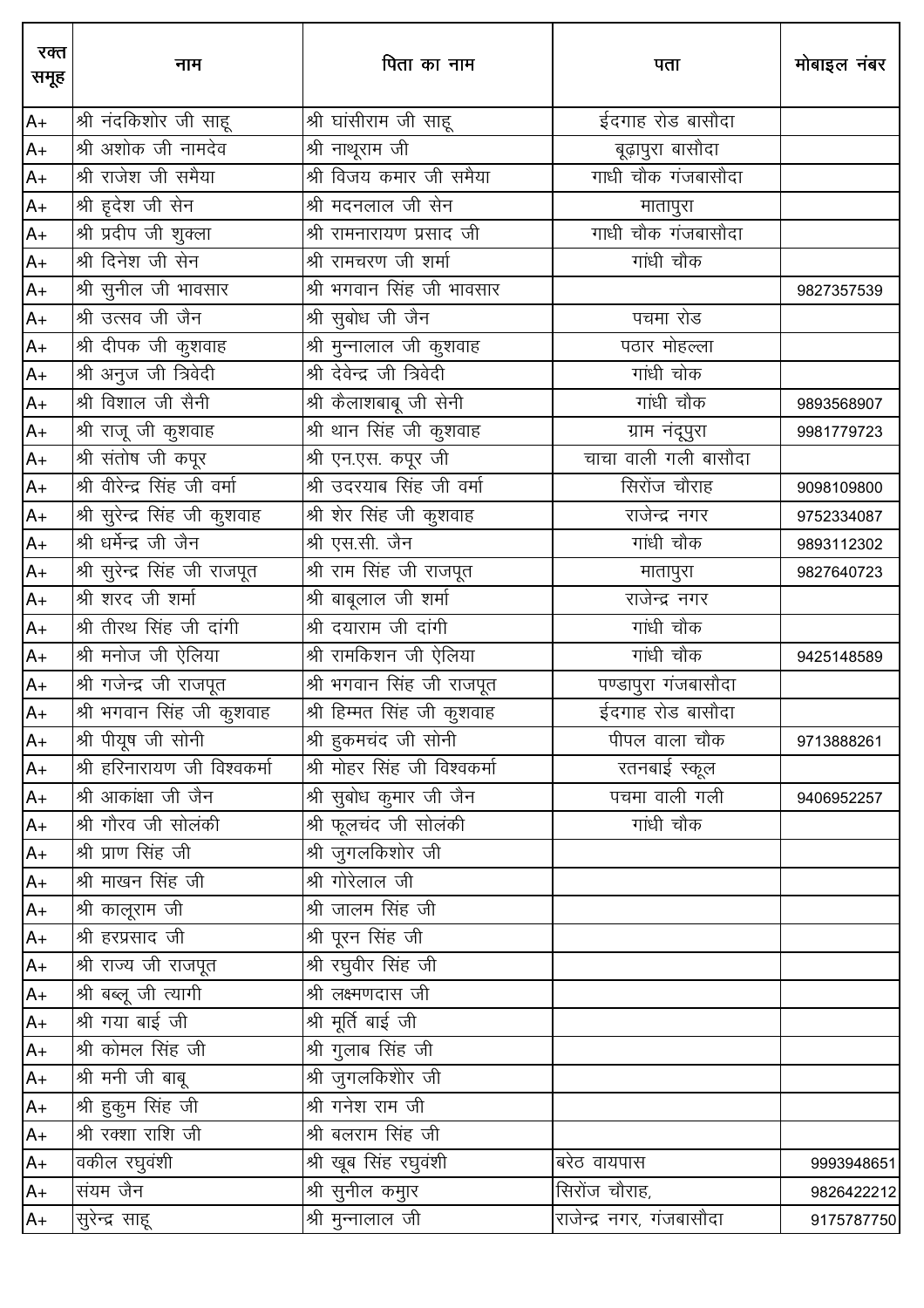| रक्त<br>समूह | नाम                      | पिता का नाम               | पता                                 | मोबाइल नंबर |
|--------------|--------------------------|---------------------------|-------------------------------------|-------------|
| $A+$         | दीपेश राजपूत             | श्री रतन सिंह             | लड्डा एजेंसी गली, गंजबासौदा         | 9691302691  |
| $A+$         | नीतेश जी भारद्वाज        | श्री अनिल जी              | बरेठ रोड, गंजबासौदा                 | 9826938509  |
| $A+$         | ललित यादव                | श्री जितेन्द्र            | त्योंदा रोड, गंजबासौदा              | 8109851025  |
| $A+$         | अमित रघुवंशी             | श्री मुकेश                | बरेठ रोड, गंजबासौदा                 | 9074603363  |
| $A+$         | श्री अनुराधा जी बघेल     | श्री राजकुमार जी          | नया बस स्टैंड, गंजबासौदा            | 8878201010  |
| $A+$         | श्री अभिषेक जी ठाकुर     |                           | पुराना बस स्टैंड,                   |             |
| $A+$         | श्री मोहनी जी साहू       |                           | काली पठार,                          |             |
| $A+$         | श्री रघुनाथ जी दुबे      |                           | राजेन्द्र नगर, गंजबासौदा            |             |
| $A+$         | श्री भगत सिंह जी रघुवंशी |                           | बरेठ रोड, गंजबासौदा                 | 7879668141  |
| $A+$         | श्री सौरभ जी बघेल        |                           | नवांकुर के पास                      |             |
| $A+$         | श्री नंदकिशोर जी चंदेल   |                           | लड्डा एजेंसी गली, गंजबासौदा         |             |
| $A+$         | श्री रचित जी श्रीवास्तव  |                           | बरेठ रोड, गंजबासौदा                 |             |
| $A+$         | श्री रामरेखा जी बघेल     |                           | बरेठ रोड, गंजबासौदा                 |             |
| $A+$         | श्री रानी जी पांचाल      |                           | लड्डा एजेंसी                        |             |
| $A+$         | श्री नीतू जी विश्वकर्मा  |                           | बैहलोट वायपास                       |             |
| $A+$         | श्री राहुल जी            |                           | नया बस स्टैंड                       |             |
| $A+$         | श्री सौरभ जी दांगी       |                           | लड्डा एजेंसी                        |             |
| $A+$         | श्री रूचि जी अग्रवाल     | श्री संतोष जी             | जैन मंदिर,                          | 9827564213  |
| $A+$         | श्री मोना जी नामदेव      | श्री शिवकुमार जी          | लड्डा एजेंसी वाली गली,<br>गंजबासौदा | 8109387837  |
| $A+$         | श्री संगम जी रघुवंशी     | श्री महेन्द्र जी          | लक्ष्मीनारायण मंदिर, बरेठ रोड,      | 9977360033  |
| $A+$         | श्री सौरभ जी रघुवंशी     |                           | बरेठ रोड                            |             |
| $A+$         | श्री अंजन जी गुप्ता      | श्री जयप्रकाश जी          | बैहलोट रोड                          | 9827439683  |
| $A+$         | श्री संकेत जी खरे        |                           | नवांकुर गली                         |             |
| $A+$         | श्री रामबाबू जी रघुवंशी  |                           | शिवनगर                              |             |
| $A+$         | श्री शुभम जी नामदेव      |                           | लक्ष्मीनारायण मंदिर, के पास         |             |
| $A+$         | श्री बसंत जी व्यास       | श्री श्यामसुंदर जी व्यास  | बरेठ रोड                            | 7566402647  |
| $A+$         | श्री अंकित शर्मा         | श्री श्रीराम जी शर्मा     | नवांकुर गली, बरेठ रोड<br>गंजबासौदा  | 9755002431  |
| $A+$         | श्री लोकेश कुशवाह        | श्री राधेश्याम जी कुशवाह  | नामदेव कालोनी,                      | 9752921919  |
| $A+$         | श्री हरिहर दुबे          | श्री एन.पी. दुबे          | नवांकुर गली, बरेठ रोड<br>गंजबासौदा  |             |
| $A+$         | श्री अनामिका परमार       | श्री विजय सिंह            | बरेठ रोड, गंजबासौदा                 | 7869870494  |
| $A+$         | श्री आरू जी भारद्वाज     | श्री अनिल कुमार           | बरेठ रोड, गंजबासौदा                 | 9826938509  |
| $A+$         | श्री सलोनी जी अग्रवाल    | श्री राजेश अग्रवाल        | स्टेशन रोड                          | 9753463315  |
| $A+$         | श्री सोनाली जी पंथी      | श्री राजेद्र कुमार        | लड्डा एजेंसी वाली गली,              | 9685784468  |
| $A+$         | श्री राजा भैया जी गुजर   | श्री मान सिंह जी गुर्जर   | बरेठ रोड, गंजबासौदा                 | 9993968468  |
| $A+$         | श्री सुभाषिनी जी गुर्जर  | __<br>श्री केशव जी गुर्जर | बरेठ रोड, गंजबासौदा                 | 9993968468  |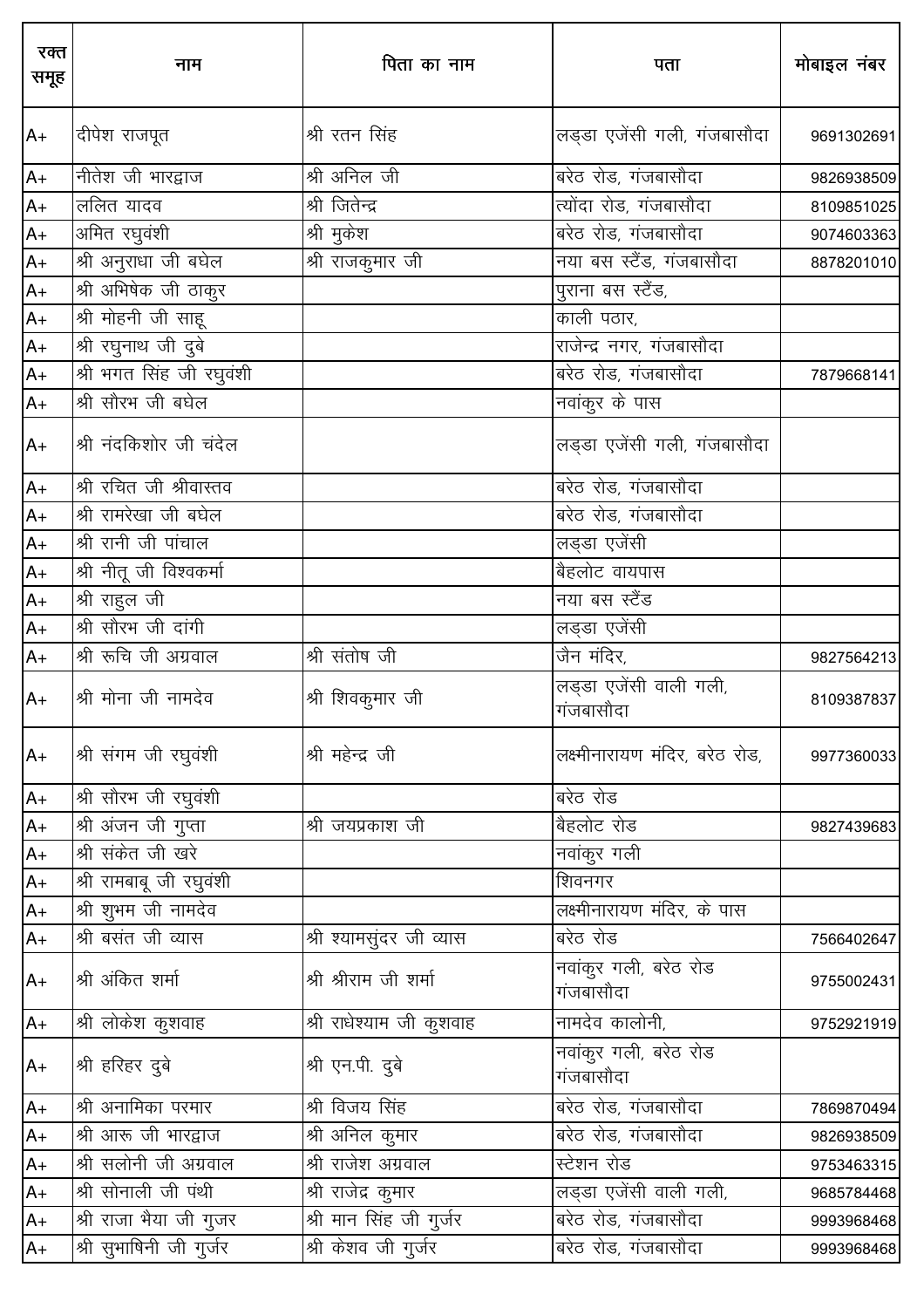| रक्त<br>समूह | नाम                        | पिता का नाम                    | पता                                      | मोबाइल नंबर |
|--------------|----------------------------|--------------------------------|------------------------------------------|-------------|
| $A+$         | श्री नंदलाल जी अहिरवार     | श्री भंवरलाल जी अहिरवार        | गांधी चौक, गंजबासौदा                     | 9484100194  |
| $A+$         | श्री पूजा जी नरवरिया       | श्री देवी सिंह जी नरवरिया      | एस.जी.एस. कालेज के सामने                 | 9993544783  |
| $A+$         | श्री रवीना जी दांगी        | श्री माहर सिंह जी दांगी        | लक्ष्मीनारायण मंदिर वाली गली,            | 7898106341  |
| $A+$         | श्री शोभा जी दांगी         | श्री प्रकाश सिंह जी दांगी      | न्यू बर्फ फैक्ट्री के पीछे               | 9993160313  |
| $A+$         | श्री ज्योति जी सहरिया      | श्री जमुनाप्रसाद जी सहरिया     | सुभाष निकेतन वाली गली                    | 9993509939  |
| $A+$         | श्री कृष्णा जी सोनी        | श्री ईशनारायण जी सोनी          | बरेठ रोड, गंजबासौदा                      | 9827250768  |
| $A+$         | श्री दीक्षा जी जोशी        | श्री अशोक कुमार जी जोशी        | स्वीट्स गंगा के पीछे,<br>गंजबासौदा       | 9907390732  |
| $A+$         | श्री सोनम जी लोधी          | श्री खिलान सिंह जी लोधी        | लक्ष्मीनारायण मंदिर वाली गली,            | 9993877155  |
| $A+$         | श्री योगेन्द्र जी राजपूत   | श्री मलखान सिंह जी राजपूत      | चार खंबा वाली गली,<br>गंजबासौदा          | 8889515181  |
| $A+$         | श्री गोलू जी गुर्जर        | श्री बलबंत सिंह जी गुर्जर      | न्य बस स्टैंड,                           | 9165676935  |
| $A+$         | श्री अभिषेक जी कुशवाह      | श्री पन्नालाल जी कुशवाह        | नानाजी वाली गली                          | 9926544259  |
| $A+$         | श्री रविकांत जी पटेल       | श्री जानकी प्रसाद जी पटेल      | बरेठ रोड, गंजबासौदा                      | 9669629844  |
| $A+$         | श्री बसंत जी राजपूत        | श्रीमान महेन्द्र सिंह जी       | सावरकर चौक, कृष्णपुरा                    | 9713334266  |
| $A+$         | श्री जीतेश जी शर्मा        | श्रीमान राजेन्द्र प्रसाद शर्मा | मील रोड, नेहरू चौक                       | 9926472557  |
| $A+$         | श्री अंशुल जी मीना         | ो दिनेश कुमार जी मीना          | स्टेशन रोड, नेहरू चौक                    | 7828585693  |
| $A+$         | श्री नीतेश जी भारद्वाज     | श्री नंदगोपाल जी भारद्वाज      | त्योंदा रोड, गंजबासौदा                   | 9454435132  |
| $A+$         | श्री शुभम जी विश्वकर्मा    | श्री मोहनलाल जी विश्वकर्मा     | बरेठ रोड, गंजबासौदा                      | 8103574375  |
| $A+$         | रविन्द्र जी दांगी          | श्री मदन सिंह जी दांगी         | बस स्टैंड, गंजबासौदा                     |             |
| $A+$         | श्री शुभम जी विश्वकर्मा    | श्री सुरेश जी विश्वकर्मा       | पुराना धर्मकांटा, बरेठ रोड,<br>गंजबासौदा | 9926552641  |
| $A+$         | श्री परिवेश जी जैन         | श्रीमान मनोज कुमार जी          | बरेठ रोड, गंजबासौदा                      | 9827687575  |
| $A+$         | श्री पूरवगिरी जी गोस्वामी  | श्री भोजगिरी जी गोस्वामी       | मोना हास्पिटल के पास                     | 9713209898  |
| $A+$         | श्री अभय जी चौरसिया        | श्री जगदीश जी चौरसिया          | गंगा स्वीट्स के पीछे                     | 9630128391  |
| $A+$         | श्री धमेन्द्र जी दांगी     | श्री देवी सिंह जी दांगी        | दांगी देवल्स                             | 7879407800  |
| $A+$         | श्री कुलदीप जी राजपूत      | श्री राजेन्द्र जी राजपूत       | नवांकुर गली, बरेठ रोड<br>गंजबासौदा       | 7697846301  |
| $A+$         | श्री मदनमोहन जी तिवारी     | श्री माधव प्रसाद जी तिवारी     | जवाहर रोड, गंजबासौदा                     | 9425641179  |
| $A+$         | श्री जावेद जी कुरैशी       | श्री अब्दुल बहीस कुरैशी जी     | गांधी मार्ग, बासौदा                      | 9753814786  |
| $A+$         | श्री शुभम जी शर्मा         | श्री संतोष जी शर्मा            | त्योंदा रोड, गंजबासौदा                   | 7509926615  |
| $A+$         | श्री प्रकाश जी मालवीय      | श्री ख्यालीराम                 | राजेन्द्र नगर, गंजबासौदा                 | 9754248595  |
| $A+$         | श्री मलखान सिंह जी         | श्री कीरत सिंह जी राजपूत       | बरेठ रोड, गंजबासौदा                      | 8889515181  |
| $A+$         | श्री चंद्राकांत जी अहिरवार | श्री नारायण दास जी             | गौशाला, गंजबासौदा                        | 9425464239  |
| $A+$         | श्री हरिशचंद निगम जी       | श्री दीनदयाल जी निगम           | पण्डापुरा, गंजबासौदा                     | 9827610115  |
| $A+$         | श्री ब्रजेन्द्र जी साहू    | श्री मुकेश जी साहू             | बरेठ रोड, गंजबासौदा                      | 9584458289  |
| $A+$         | श्री गंगाराम जी विश्वकर्मा | श्री गजराज सिंह विश्वकर्मा     | वार्ड 4                                  | 9827598679  |
| $A+$         | श्री मनोज जी शर्मा         | श्री कमल लाल जी शर्मा          | कालाबाग                                  | 8435590828  |
| $A+$         | श्री अजय जी यादव           | श्री बहादुर सिंह जी यादव       | राजपूत कालोनी, 2 ब्लॉक                   | 9993425028  |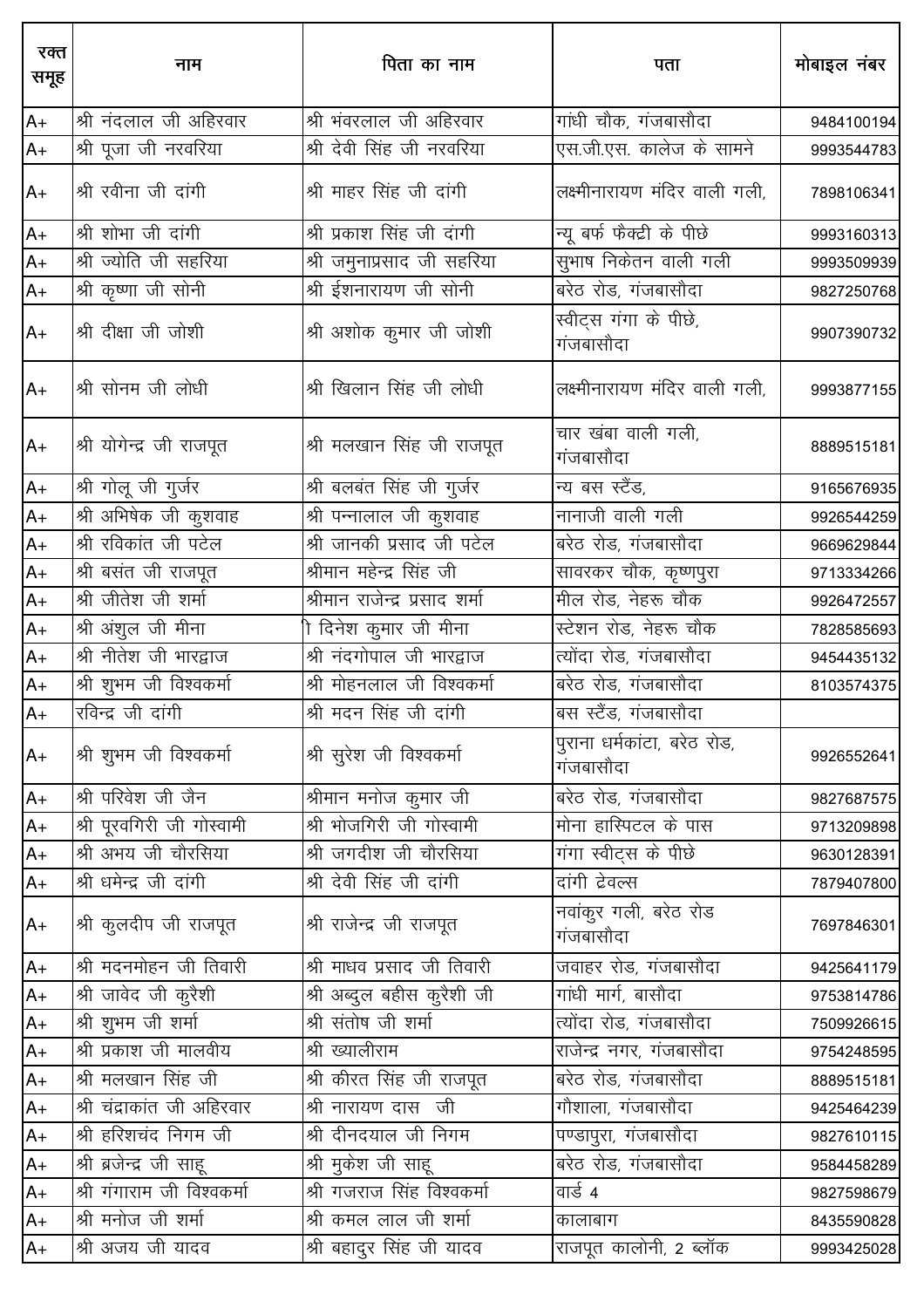| रक्त<br>समूह | नाम                         | पिता का नाम                      | पता                                  | मोबाइल नंबर |
|--------------|-----------------------------|----------------------------------|--------------------------------------|-------------|
| $A+$         | श्री रूप सिंह जी पंथी       | श्री फूल सिंह जी                 | छात्रावास                            | 7697906238  |
| $A+$         | श्री नीरज जी ठाकुर          | श्री राजेन्द्र सिंह जी ठाकुर     | बरेठ रोड, गंजबासौदा                  | 9754371360  |
| $A+$         | श्री नंदकिशोर जी कुशवाह     | श्री गनपत सिंह जी कुशवाह         | अयोध्या बस्ती                        | 9179667606  |
| $A+$         | श्री गजराज सिंह             | श्री खुमान सिंह जी               | तहसील परिसर                          | 9669630820  |
| $A+$         | श्री हेमंत कुमार जी         | श्री संग्राम सिंह चौहान          | लालपठार गंजबासौदा                    | 9926739525  |
| $A+$         | श्री शैलेन्द्र सिंह राजपूत  | श्री दशरथ सिंह जी                | लिंड्डा एजेंसी वाली गली,             | 9575358385  |
| $A+$         | श्री कनिका जी तिवारी        | श्री मनोज कुमार जी तिवारी        | नौलखी मंदिर के पास                   | 9407272057  |
| $A+$         | श्री रौनक जी रघुवंशी        | श्री राजेन्द्र सिंह जी रघुवंशी   | गीता टाकिज वाली गली                  | 9827295591  |
| $A+$         | श्री भारती जी रघुवंशी       | श्री महेन्द्र सिंह जी रघुवंशी    | ग्राम हतोड़ा, गंजबासौदा              | 9009487123  |
| $A+$         | श्री सपना जी नरवरिया        | श्री कृपाल सिंह नरवरिया          | साकेत नगर                            | 9009437638  |
| $A+$         | श्री कृतिका नेमा जी         | श्री विनोद कुमार जी नेमा         | सदर बाजार                            | 9300021881  |
| $A+$         | श्रीमति मेघा जी शर्मा       | .<br>पति श्री पवन कुमार जी शर्मा | राजेन्द्र नगर                        | 9229334445  |
| $A+$         | श्री पलक जी जैन             |                                  | सावरकर चौक                           | 9827332952  |
| $A+$         | श्री पूजा जी जैन            | श्रील सुशील कुमार जी जैन         | बासौदा गैस एजेंसी                    | 9479369663  |
| $A+$         | श्री राधिक जी रघुवंशी       | श्री सुरेन्द्र सिंह जी रघुवंशी   | चार खंबा वाली गली,<br>गंजबासौदा      | 9098483798  |
| $A+$         | श्री ज्योति जी दांगी        | श्री विजय सिंह जी दांगी          | ग्राम मड़िया सेमरा, बरेठ रोड         | 8109034460  |
| $A+$         | श्री पूजा जी रघुवंशी        | श्री रामबाबू जी रघुवंशी          | कामधेनू कालोनी                       | 8435526955  |
| $A+$         | श्री आदेश जी जेटली          |                                  |                                      |             |
| $A+$         | श्री सोनाली जी पंथी         | श्री राजेन्द्र कुमार जी पंथी     | लड्डा एजेंसी वाली गली,               | 9685784468  |
| $A+$         | कु. श्री अनुमति जी जेटली    |                                  | विजय नगर कालोनी                      |             |
| $A+$         | श्री पूर्णिमा जी गौर        | श्री अशोक जी गौर                 | सिंचाई कालोनी                        | 9893490352  |
| $A+$         | श्री मौसम जी रघुवंशी        | श्री रघुवीर सिंह जी रघुवंशी      | इंद्रानगर, त्योंदा रोड               | 9977933213  |
| $A+$         | श्री कल्पना जी कुशवाह       | श्री रमेश जी कुशवाह              | लड़डा एजेंसी वाली गली,               | 9926674442  |
| $A+$         | श्री वेशाली जी रैकवार       | श्री महेश जी रैकवार              | सिंचाई विभाग,                        | 96171753714 |
| $A+$         | श्री रूचि जी अन्वेकर        | श्री रविन्द्र कुमार जी अन्वेकर   | फारेटस्ट कालोनी                      | 9893515580  |
| $A+$         | श्री सिमरन जी रघुवंशी       | श्री संजय सिंह जी रधुवंशी        | ब्लाक आफिस के सामने                  | 9907391606  |
| $A+$         | श्री कीर्ति जी अहिरवार      | श्री टीकाराम जी अहिरवार          | पुराना बस स्टैंड के पीछे             | 9009025248  |
| $A+$         | श्री ऋचा जी दांगी           | श्री सुरेन्द्र सिंह जी दांगी     | धूम कलेक्शन के पास                   | 9826885374  |
| $A+$         | श्री अंकुर जी शर्मा         | श्रीरामकृष्ण जी शर्मा            | बरेठ रोड                             | 9897250425  |
| $A+$         | श्री सत्यम जी जैन           | श्री सुनील कुमार जी जैन          | सिरोंज चौराह                         | 9826422212  |
| $A+$         | श्री शुभम जी साहू           | श्री मनमोहन जी साहू              | हनुमान चौक, गंजबासौदा                | 9893387252  |
| $A+$         | श्री अभिशेक जी पंथी         |                                  | गांधी चौक                            |             |
| $A+$         | श्री आशीष जी सेन            |                                  | चार खंबा वाली गली,<br>गंजबासौदा      |             |
| $A+$         | श्रीमति वंदना जी यास        |                                  |                                      |             |
| $A+$         | श्रीमति अनीता जी गोप        |                                  | साकेत नगर                            |             |
| $A+$         | श्री लक्ष्मण सिंह जी रैकवार | श्री कन्हैयालाल जी रैकवार        | फ्रीगंज गंजबासौदा                    | 9770948876  |
| $A+$         | श्री रूकमण जी कुशवाह        | श्री पूरन लाल जी कुशवाह          | फ्रीगंज नई बस्ती                     |             |
| $A+$         | श्री राजेश जी साहु          | श्री बालचंद जी                   | बरेठ रोड वाड़ 6 भावसार कुआ<br>के पास |             |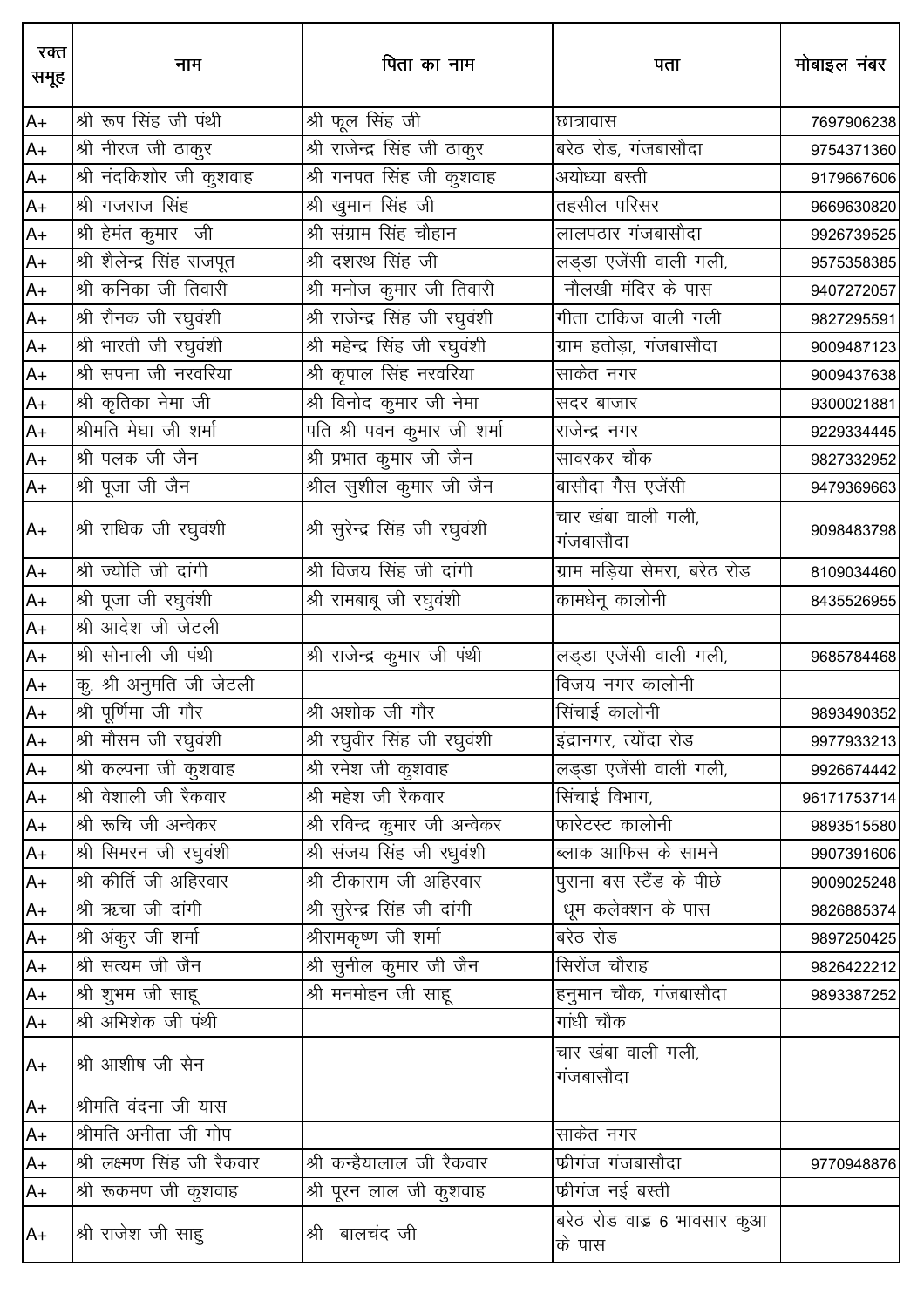| रक्त<br>समूह | नाम                       | पिता का नाम                  | पता                               | मोबाइल नंबर |
|--------------|---------------------------|------------------------------|-----------------------------------|-------------|
| $A+$         | श्री हरिओम जी सेन         | श्री जमना प्रसाद जी          | स्वरूपनगर बासौदा                  | 9669737140  |
| $A+$         | श्री शुभम जी रजक          | श्री कैलाश जी रजक            | फ्रीगंज गंजबासौदा                 |             |
| $A+$         | श्री राजकुमारी जी रजक     | श्री कैलाश जी रजक            | वार्ड 1 फीगंज                     |             |
| $A+$         | श्री ज्योति जी रैकवार     | श्री विनोद जी रैकवार         | वार्ड 1 फीगंज                     | 9893131165  |
| $A+$         | श्री सूरज जी रैकवार       | श्री विनोद जी रैकवार         | वार्ड 1 फीगंज                     | 9893131165  |
| $A+$         | श्री दीपक जी मिश्रा       | स्व. श्री राजकुमार जी मिश्रा | फ्रीगंज स्कूल के पास              | 9981004477  |
| $A+$         | श्री शांति बाई जी रेकवार  | श्री परमलाल जी रैकवार        | मदिर के पास वार्ड 3               |             |
| $A+$         | श्री मायाबाई जी           | श्री डालंचद जी कुशवाह        | जैन मंदिर गली                     | 9826346835  |
| $A+$         | श्री नेहा जी सेन          |                              | नानाजी वी गी                      |             |
| $A+$         | श्री श्रद्धा जी तिवारी    | श्री घनश्याम जी तिवारी       | नानाजी वाली गली                   |             |
| $A+$         | श्री शिवम जी छीपा         | श्री रघुवीर सिंह जी          |                                   |             |
| $A+$         | श्री कुलदीप जी विश्वकर्मा |                              | रविदास कालोनी नई बस्ती            |             |
| $A+$         | श्री शोभा जी वंकशार       |                              | फ्रीगंज स्कूल के पास              |             |
| $A+$         | श्री तेज सिंह जी कुशवाह   | श्री हनाम सिंह जी            | <u>वार्ड 13 जैन मंदिर गली</u>     |             |
| $A+$         | श्री आयुष जी सेन          |                              | फीगंज वार्ड 1                     |             |
| $A+$         | श्री बिट्टू जी रैकवार     | श्री विनोद जी रैकवार         | वार्ड 1 फीगंज                     |             |
| $A+$         | श्री शुभम जी तिवारील      | श्री घनश्याम जी तिवारी       | स्कूल के पीछे फीगंज               |             |
| $A+$         | श्री असम खान              |                              | <u>फीगंज स्कू</u> ल पीछे          |             |
| $A+$         | श्री जीतेन्द्र जी कुशवाह  |                              | फीगंज वार्ड 1                     |             |
| $A+$         | श्री राहुल जी कुशवाह      |                              | <mark>फ</mark> ़ीगंज स्कूल के पास |             |
| $A+$         | श्री रूकमणी जी रैकवार     |                              | फीगंज स्कूल के पास                |             |
| $A+$         | श्री धर्मेन्द्र जी कुशवाह |                              | जैन मंदिर गली                     |             |
| $A+$         | श्री प्रीति ज रैकवार      |                              | फीगंज स्कूल के पास                |             |
| A+           | श्री बिलाल जी कुरैशी      |                              | जालोरी वीी गली                    |             |
| A+           | श्री ओपी खेजी             |                              | कृष्णपुरा                         |             |
| $A+$         | श्री शुभम जी शर्मा        | त्योंदा रोड                  |                                   |             |
| $A+$         | श्री नरेन्द्र जी रघुवंशी  |                              |                                   |             |
| $A+$         | श्री रूपेश जी             | मील रोड बासौदा               |                                   |             |
| $A+$         | श्री नवीन जी शर्मा        | नवांकुर गली                  |                                   |             |
| $A+$         | श्री सचिन जी राठौर        | लड्डाजी एजेंसी गली           |                                   |             |
| $A+$         | श्री शक्ति राजपूत जी      | तिरंगा चौक                   |                                   |             |
| $A+$         | श्री राहुल जी रघुवंशीह    | नौघई                         |                                   |             |
| $A+$         | श्री दीपक जी              | ईदगाह रोड                    |                                   |             |
| $A+$         | श्री देवेन्द्र जी         | ईदगाह रोड                    |                                   |             |
| $A+$         | श्री प्रवीण जी            | राजेन्द्र नगर                |                                   |             |
| A+           | श्री धर्मेन्द्र जी कुशवाह | जैन मंरि गली                 |                                   |             |
| $A+$         | श्री हरिओम जी             | रेलवे कालोनी                 |                                   |             |
| A+           | श्री हेमंत जी कुशवाह      | नई बस्ती                     |                                   |             |
| $A+$         | श्री रूप सिंह जी पंथी     | ग्राम मलकपुर                 |                                   |             |
| $A+$         | श्री अरिहंत               | नया बस स्टैंड के पास         |                                   |             |
| $A+$         | श्री भानू प्रताप जी लोधी  | नरखेड़ाहाट                   |                                   |             |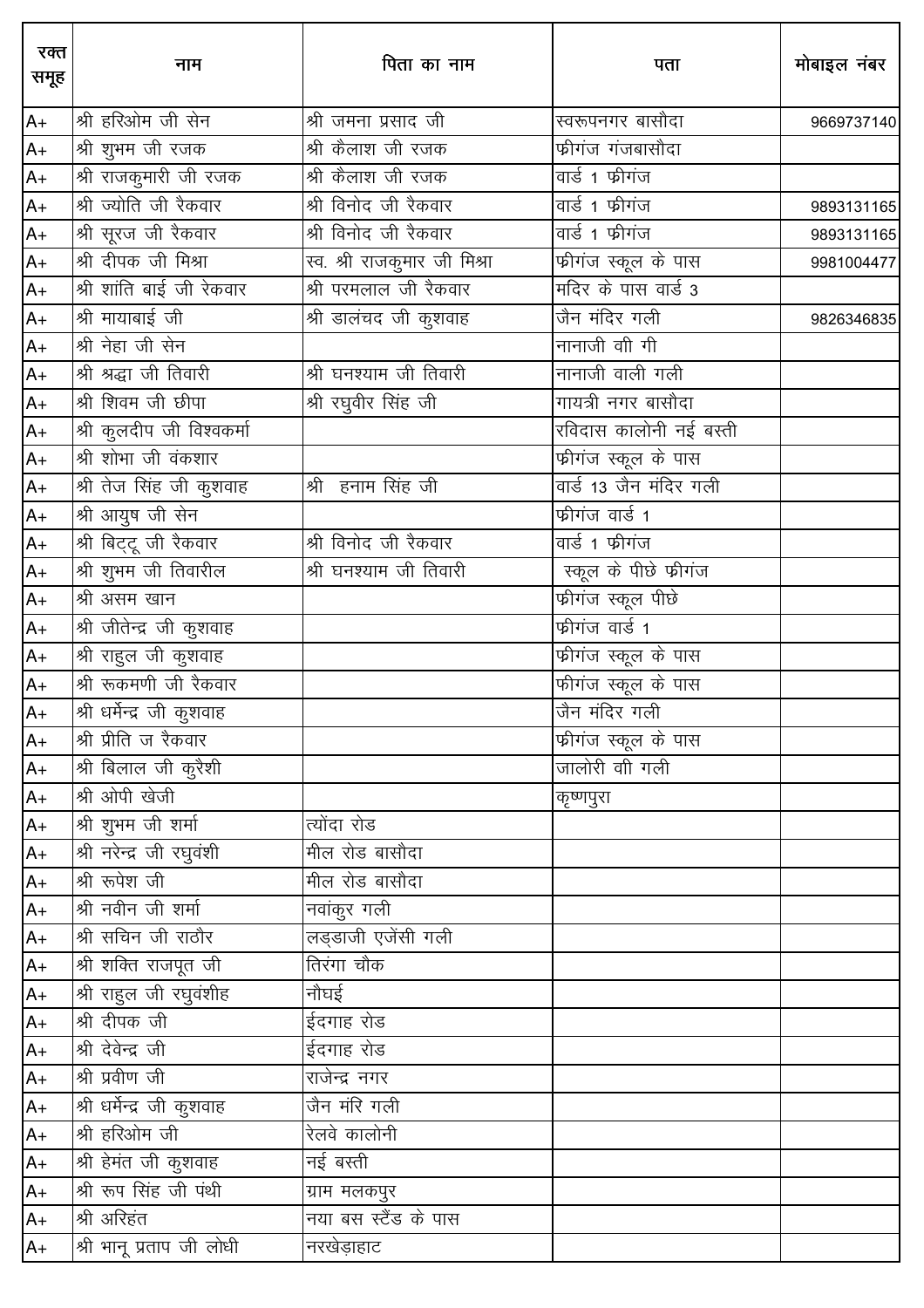| रक्त<br>समूह | नाम                          | पिता का नाम                | पता | मोबाइल नंबर |
|--------------|------------------------------|----------------------------|-----|-------------|
| $A+$         | श्री संतोष जी कुर्मी         | रविदास कालोनी              |     |             |
| $A+$         | श्री भावेश जी जैन            | जैन मंरि गली               |     |             |
| $A+$         | श्री मधुसूदन जी शुक्ला       | गांधी चौक                  |     |             |
| $A+$         | श्री सौरभ जी श्रीवास्तव      | त्योंदा रोड                |     |             |
| $A+$         | श्री सुनील जी अहिरवार        | लालपठार                    |     |             |
| $A+$         | श्री राम जी अहिवार           | लालपठार                    |     |             |
| $A+$         | कु. श्री सुषमा जी पंथी       | टीटी जैन पाठशाला           |     |             |
| $A+$         | कु. श्री उमा जी आर्य         | टीटी जैन पाठशाला           |     |             |
| $A+$         | कु. श्री रुकसार बी बानो      | टीटी जैन पाठशाला           |     |             |
| $A+$         | कु. मोनिका जी प्रजापति       | सिरोंज चौराह               |     |             |
| $A+$         | कु. श्री वर्षा जी श्रीवास्तव | बरेठ रोड, लड्डा एजेंसी गली |     |             |
| $A+$         | कु. इखा जी मिश्रा            | स्टेशन रोड राम मंदिर       |     |             |
| $A+$         | श्री ऋषि जी रघुवंशी          | कृपाराम गली                |     |             |
| $A+$         | श्री मनोज जी शर्मा           | बरेठ रोड कालाबाग           |     |             |
| $A+$         | श्री कपिल जी रघुवंशी         | कालाबाग                    |     |             |
| $A+$         | श्री दीपक जी मीणा            | नई बस स्टैंड               |     |             |
| $A+$         | श्री राहुल जी सूर्यवंशी      | कालाबाग                    |     |             |
| $A+$         | श्री मनीष जी गुर्जर          | <u>बरेठ</u> रोड            |     |             |
| $A+$         | श्री परषोत्तम जी रायकवार     | स्वरूपनगर                  |     |             |
| $A+$         | श्री अजय सिंह जी ठाकुर       | बरेठ रोड                   |     |             |
| $A+$         | श्री अशोक जी शर्मा           | <u>सि</u> रोंज चौराह       |     |             |
| $A+$         | श्री सोनू जी रधुवंशी         | गुरोद                      |     |             |
| $A+$         | श्री नयनदीप जी               | सिंधी कालोनी               |     |             |
| $A+$         | श्री हल्केराम जी कुशवाह      | बैदनखेड़ी                  |     |             |
| $A+$         | श्री प्रशांत जी मैना         | रामनगर कालोनी              |     |             |
| $A+$         | श्री हेमंत जी लोधी           | लोधी कालोनी                |     |             |
| $A+$         | श्री रामसेवक जी कुशवाह       | मोमनखेड़ी                  |     |             |
| $A+$         | श्री सुरेन्द्र सिह जी दांगी  |                            |     |             |
| $A+$         | श्री लक्ष्मण सिंह जी         | ककरोदा                     |     |             |
| $A+$         | श्री रजनीकांत पटेल जी        | बरेठ रोडु                  |     |             |
| $A+$         | श्री रवि जी यादव             | बैदनखेड़ी                  |     |             |
| $A+$         | श्री हेमराज जी राठौर         | सुभाष निकेतन गली           |     |             |
| $A+$         | श्री राकेश जी पंथी           | पुराना धर्मकांटा           |     |             |
| A+           | श्री धर्मेन्द्र जी रघुवंशी   | ककरावदा                    |     |             |
| $A+$         | श्री गोविंद जी दांगी         | ईदगाह रोड                  |     |             |
| A+           | श्री गुफान खान               | अयोध्या बस्ती              |     |             |
| A+           | श्री विक्रम सिंह जी          | अयोध्या बस्ती              |     |             |
| $A+$         | श्री रामबाबू जी              | मांगरोद                    |     |             |
| $A+$         | श्री प्रियंकित जी रघुवंशी    | बरेठ रोड                   |     |             |
| A+           | श्री मुकेश जी पंथी           | पचंवीर                     |     |             |
| $A+$         | श्री प्राण सिंह जी           | राजेन्द्र नगर              |     |             |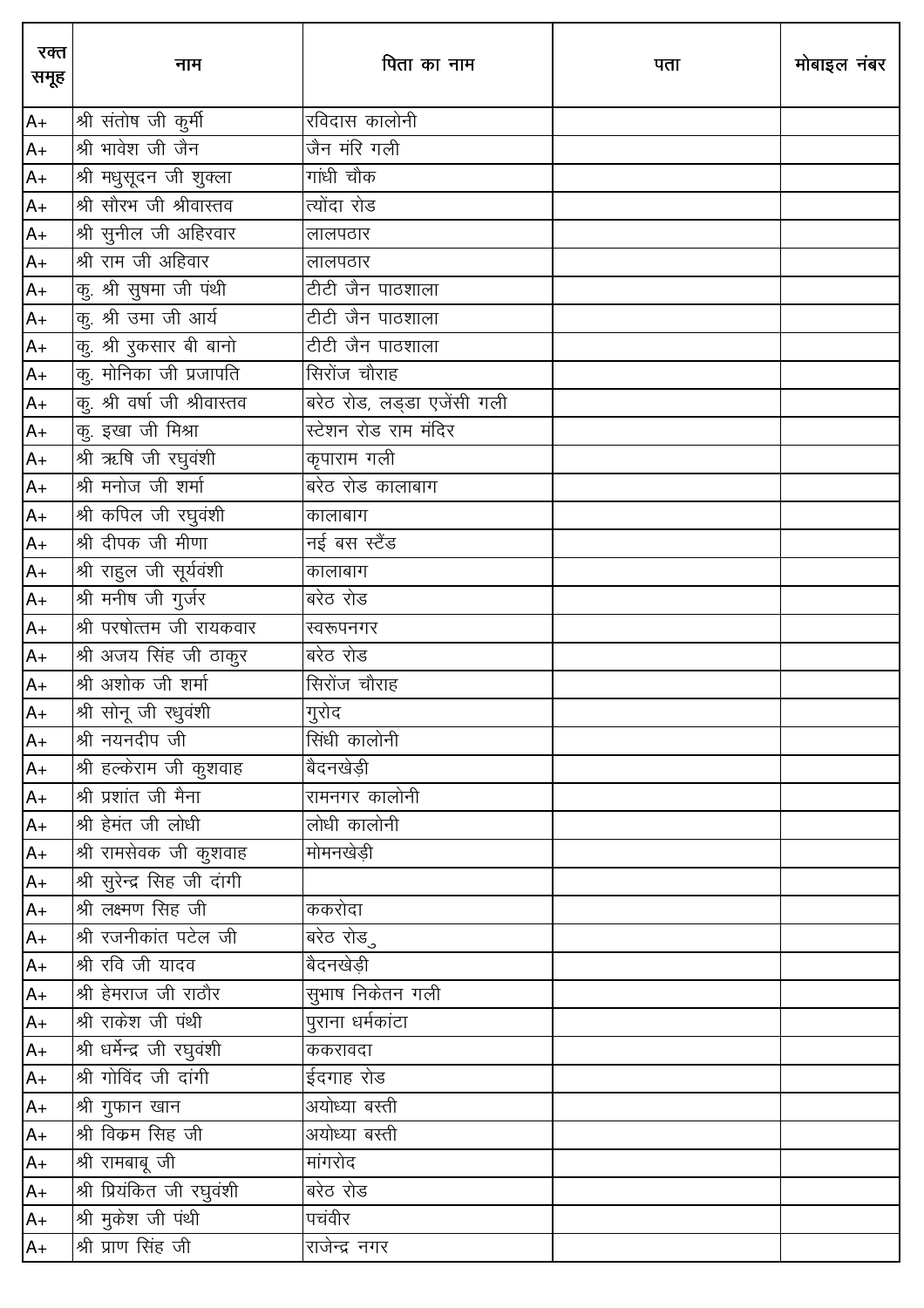| रक्त<br>समूह | नाम                                      | पिता का नाम           | पता | मोबाइल नंबर |
|--------------|------------------------------------------|-----------------------|-----|-------------|
| $A+$         | श्री नंदलाल जी अहिरवार                   | राजेन्द्र नगर         |     |             |
| $A+$         | श्री राहुल जी पंथी                       | राजेन्द्र नगर जेल रोड |     |             |
| $A+$         | श्री रामबाबू जी अहिरवार                  | राजेन्द्र नगर         |     |             |
| $A+$         | श्री माधो सिंह जी                        | पठार मोहल्ला          |     |             |
| $A+$         | श्री विकास जी राजपूत                     | _<br>राजेन्द्र नगर    |     |             |
| $A+$         | श्री नरेन्द्र सिंह जी कुशवाह             | मिर्जापुर             |     |             |
| $A+$         | $\overline{\mathfrak{R}}$ अशोक जी कुशवाह | नंदूपुरा              |     |             |
| $A+$         | श्री कल्लू जी कुशवहा                     | ग्राम मड़िया          |     |             |
| $A+$         | श्री लखन सिंहज जी दांगी                  | .<br>मुआंरा जागीर     |     |             |
| $A+$         | श्री राजेश जी अहिरवार                    | जेल रोड               |     |             |
| $A+$         | श्री बृजेश जी पंथी                       | पचमा                  |     |             |
| $A+$         | श्री आकाश जी पंथी                        | राजेन्द्र नगर         |     |             |
| $A+$         | श्री शाहबाज जी खान                       | ईदगाह रोड             |     |             |
| $A+$         | श्री राजबाला जी सेन                      | राजेन्द्र नगर         |     |             |
| $A+$         | श्री धर्मेन्द्र जी कुशवाह                | पचमा रोड              |     |             |
| $A+$         | श्री आकाश जी शर्मा                       | सिरोंज चौराह          |     |             |
| $A+$         | श्री जसवंत सिंह जी कुशवाह                | ईदगाह रोड             |     |             |
| $A+$         | डॉ. श्री.डी. शरफ                         | प्राचार्य एलबीएस      |     |             |
| $A+$         | श्री पूजा जी पाल                         | नेहरू चौक             |     |             |
| $A+$         | श्री सुलेखा जी पंथी                      | गंजबासौदा             |     |             |
| $A+$         | श्री सोनल जी शर्मा                       | गंजबासौदा             |     |             |
| $A+$         | श्री अंकिता जी सिंघई                     | त्योंदा रोड           |     |             |
| $A+$         | श्री निधि जी घोषी                        | त्योंदा रोड           |     |             |
| $A+$         | श्री अर्पण जी सुहाने                     | मील रोड               |     |             |
| $A+$         | श्री अमित जी जैन                         | नेहरू चौक             |     |             |
| $A+$         | श्री रवि जी मालवीय                       | मंडी बामौरा           |     |             |
| $A+$         | श्री विकास जी शर्मा                      | बरेठ रोड              |     |             |
| $A+$         | श्री हीरालाल जी मैना                     | स्टेशन रोड            |     |             |
| $A+$         | श्री सौरभ जी राजपूत                      | मील रोड               |     |             |
| $A+$         | श्री कमलेश जी विश्वकर्मा                 | एलबीएस कॉलेज          |     |             |
| $A+$         | श्री राखी जी शाक्य                       | बरेठ रोड              |     |             |
| $A+$         | श्री सचिन जी रघुवंशी                     | बरेठ रोड एलबीएस       |     |             |
| $A+$         | श्री अनूप जी शर्मा                       | मील रोड               |     |             |
| $A+$         | श्री रंजना जी दुंबे                      | एलबीएस कॉलेज          |     |             |
| $A+$         | श्री मनीष कुमार जी                       | एलबीएस कॉलेज          |     |             |
| $A+$         | श्री रामसेवक जी सेन                      | गायत्री नगर           |     |             |
| $A+$         | श्री बलराम जी विश्वकर्मा                 | लड्डा एजेंसी गली      |     |             |
| $A+$         | श्री नीरज जी नामदेव                      | लड्डा एजेंसी गली      |     |             |
| $A+$         | श्री अल्पना जी तिवारी                    | मंशापूर्ण मंदिर       |     |             |
| A+           | श्री आशीष जी मालवीय                      |                       |     |             |
| $A+$         | श्री आब्बुल खान                          | लोहा मील              |     |             |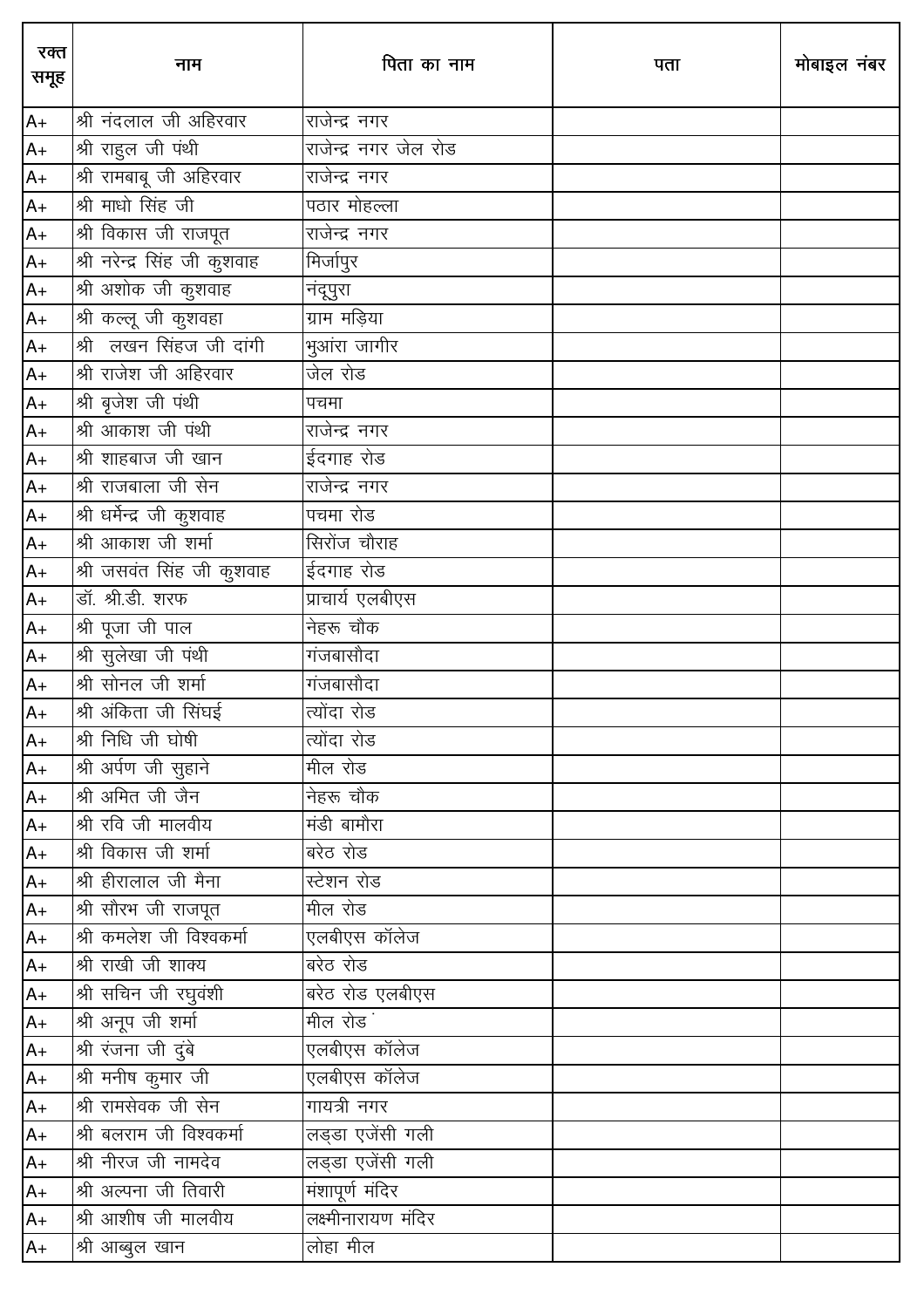| रक्त<br>समूह | नाम                       | पिता का नाम                         | पता                           | मोबाइल नंबर |
|--------------|---------------------------|-------------------------------------|-------------------------------|-------------|
| $A+$         | श्री शुभम जी राजपूत       | आरके पुरम                           |                               |             |
| $A+$         | श्री शुभम जी राय          | पिपलेश्वर मंरि                      |                               |             |
| $A+$         | श्री रविन्द्र जी दांगी    |                                     |                               |             |
| $A+$         | श्री राहुल जी जैन         | .<br>सुभाष निकेतन गली               |                               |             |
| $A+$         | श्री शिवनारायण जी शर्मा   | सुभाष निकेतन गली                    |                               |             |
| $A+$         | श्री अरविंद जी सोनी       | सुभाष निकेतन गली                    |                               |             |
| $A+$         | श्री राजेन्द्र जी सेन     | ____<br>सुभाष निकेतन गली            |                               |             |
| $A+$         | श्री मनोज जी शर्मा        | ____<br>सुभाष निकेतन गली            |                               |             |
| $A+$         | श्री हर्ष जी दांगी        | सुभाष निकेतन गली                    |                               |             |
| $A+$         | श्री प्रशांत जी प्रजापति  | _<br>अयोध्या नगर                    |                               |             |
| $A+$         | श्री वकील जी रघुवशी       | <u><br/>पिपलेश्वर मंरि</u>          |                               |             |
| $A+$         | श्री अभिषेक जी लोधी       | विश्वंभरा धर्मकांटा                 |                               |             |
| $A+$         | श्री मुन्नीबाई जी         | घर्मकांटा के पास                    |                               |             |
| $A+$         | श्री आर.सी. पाणिकर        | श्री व्ही.के. पाणिकर                | तोमर मार्केट                  |             |
| $A+$         | श्री रविन्द्र जी रघुवंशी  | श्री अमर सिंह जी रघुवंशी            | चार खम्बा वाली गली            |             |
| $A+$         | श्री संतोष जी रघुवंशी     | श्री सौभाग्य सिंह जी                | कालाबाग                       |             |
| $A+$         |                           | श्री कैलाशप्रसाद जी साहू            | सोहागमल लाज के पास            |             |
| $A+$         | श्री विक्रम जी विश्वकर्मा | श्री मोहन जी विश्वकर्मा             | लड्डा वाली गली                |             |
| $A+$         | श्री चेतन जी अहिरवार      | श्री वंशराम जी अहिरवार              | गौशाला                        |             |
| $A+$         | श्री गौरव जी रघुवंशी      | <u>श्री प्रीतम सिंह जी रघुवंशी</u>  | लड्डा वाली गली                |             |
| $A+$         | श्री विनोद जी कोरी        | श्री मुन्नालाल जी कोरी              | मसीदपुर                       |             |
| $A+$         | श्री संजय जी दांगी        | श्री तुलसीराम जी दांगी              | गंज                           |             |
| $A+$         | श्री ऋषि जी कपूर          | श्री गनेशराम जी                     | नौलखी मंदिर के पास            |             |
| $A+$         | श्री संजू जी चक्रवर्ती    | श्री खिलान सिंह जी चकवर्ती          | सिरोज चौराह                   |             |
| $A+$         | श्री अमित जी विश्वकर्मा   | श्री गोविंद जी विश्वकर्मा           | शारदा नगर                     |             |
| $A+$         | श्री अनिल जी              | श्री नर्बदा प्रसाद जी कोरी          | लालपठार                       |             |
| $A+$         | श्री श्रीकांत जी दिवाकर   | श्री माती सिंह जी दिवाकर            | रविदास कालोनी                 |             |
| $A+$         | श्री राजेश जी जैन         | श्री                                | विदिशा अध्यक्ष व्यापार महासंघ |             |
| $A+$         | श्री आशीष जी शिवहरे       | श्री पन्नालाल जी                    | बरेठ रोड                      |             |
| $A+$         | श्री विकास जी यादव        |                                     | बरेठ रोड                      |             |
| $A+$         | श्री भारत सिंह जी परमार   | श्री धर्म सिंह जी                   | गोशाला वार्ड 10               |             |
| $A+$         | श्री छगनलाल जी सेन        | श्री बाबूलाल जी सेन                 | बरेठ रोड विश्वंभरा के पास     |             |
| $A+$         | श्री पंकज जी कुशवाह       | श्री रामजी कुशवाह                   | चर्च के पास                   |             |
| $A+$         | श्री नरेन्द्र जी साहू     | $\overline{\mathcal{P}}$ सीताराम जी | एसजीएस कालेज                  |             |
| $A+$         | श्री अभिषेक जी पटेल       | श्री लल्लन प्रसाद जी                | अयोध्या नगर                   |             |
| $A+$         | श्री विजय जी श्रीवास्तव   | श्री भगवत प्रसाद जी                 | लक्ष्मीनारायण मंदिर           |             |
| $A+$         | श्री नवीन जी दुबे         | श्री नारायण जी                      | एसजीएस कालेज                  |             |
| $A+$         | श्री रीतेश जी रघवुशी      | श्री भगवान सिंह जी                  | पंचमुखी हनुमान                |             |
| $A+$         | श्री बब्लू जी कुर्मी      | श्री राजेन्द्र सिंह जी              | लक्ष्मीनारायण मंदिर           |             |
| $A+$         | श्री भूमि जी श्रीवास्तव   | श्री मनोज जी श्रीवास्तव             | लड्डा वाली गली                |             |